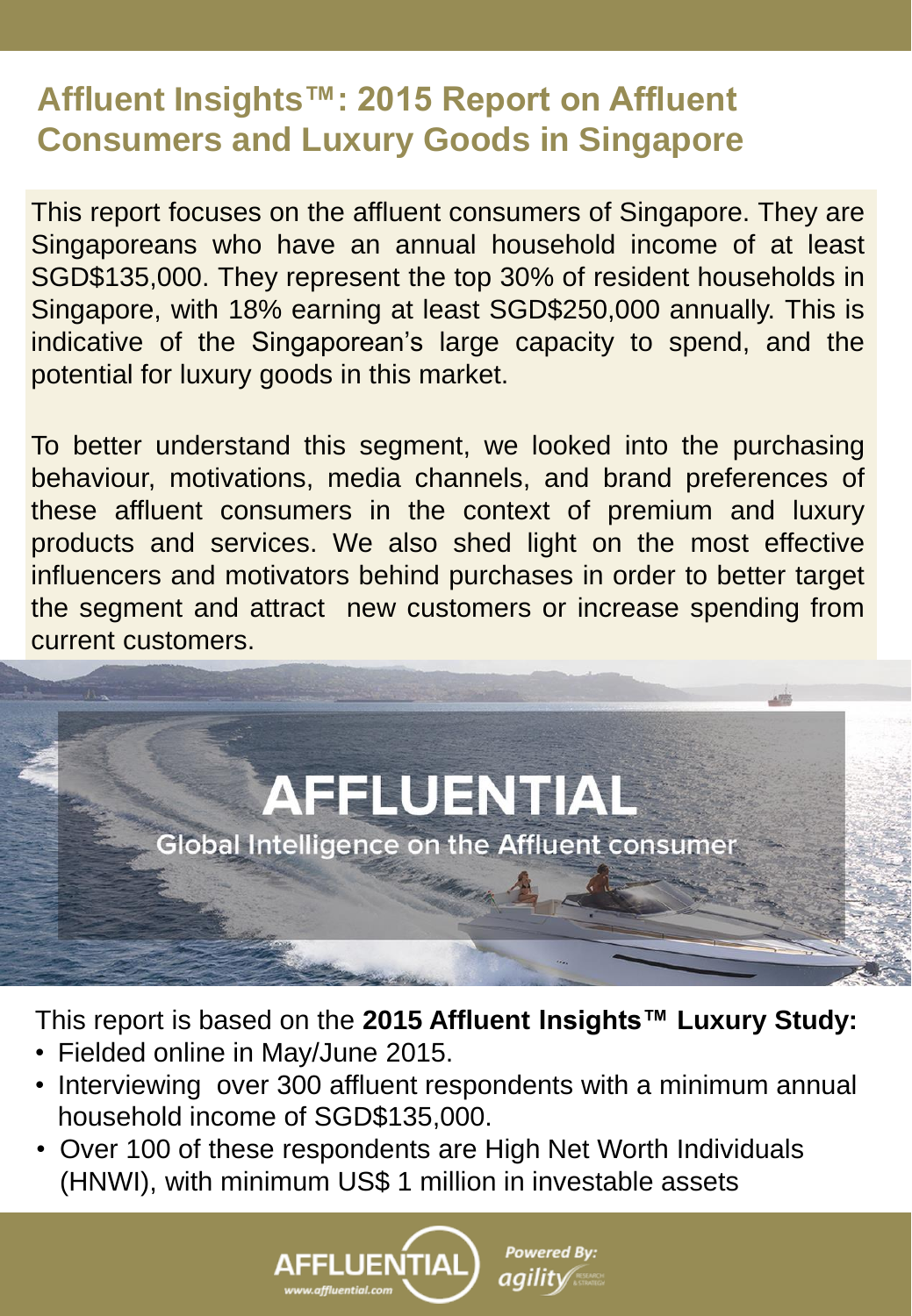The report has in total 90+ pages and includes rich data and commentary to help give you the necessary insights to connect with the Affluent consumer.



#### **PRODUCT CATEGORIES COVERED:**

Affluent Insights™ 2015 Luxury Study covers premium brands across the following categories:

- $\checkmark$  Fashion/Accessories (83 brands) Watches (82 brands)  $\checkmark$  Jewelry (39 brands)  $\checkmark$  Skincare (52 brands)  $\checkmark$  Makeup (49 brands)
- 
- $\checkmark$  Financial Services (50 brands)
- 
- 
- 
- $\checkmark$  Cars (46 brands)
- $\checkmark$  Alcohol (65 brands)

# **Full Report Price: USD 12,500**

Contact: Ben Brustis benjamin@agility-research.com / +852 6909 9820

**Powered By:** 

*agility* 

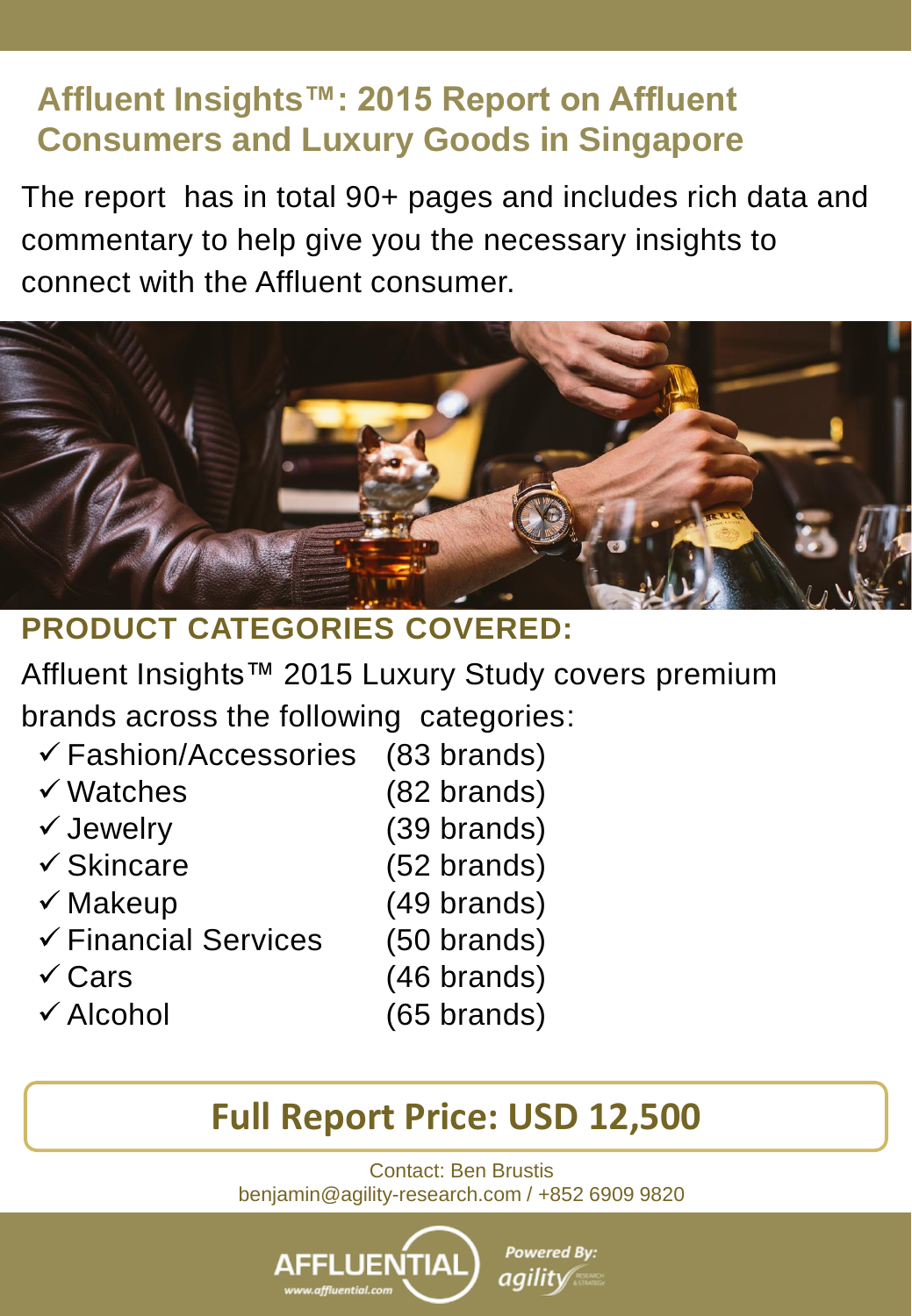#### **Some key findings from the report:**

- High quality at the best price is a key motivator for luxury spending in Singapore.
- Purchases are typically done in-store but outside of Singapore, as affluent consumers mainly purchase luxury brands when they can get them tax free.
- Craftsmanship, followed by design/styling and after-sales service, are important factors for affluent Singaporeans when buying luxury products.
- Top brands on the shopping list of the affluent consumer in the next 12 months include:

| <b>RANK</b>    | <b>Fashion</b>                             | <b>Watches</b>                               | <b>Cars</b>               | <b>Jewellery</b>              |
|----------------|--------------------------------------------|----------------------------------------------|---------------------------|-------------------------------|
| 1              | Chanel                                     | <b>Rolex</b>                                 | <b>BMW</b>                | Tiffany                       |
| 2              | Prada                                      | Omega<br><b>Cartier</b>                      | <b>Mercedes</b><br>Toyota | Gucci                         |
| 3              | <b>Hermes</b><br><b>Burberry</b><br>Armani |                                              |                           | Cartier                       |
| $\overline{4}$ |                                            | <b>TAG Heuer</b>                             | Audi<br>Honda             | Chanel<br><b>Hermes</b><br>LV |
| 5              |                                            | Patek<br><b>Philippe</b><br><b>Breitling</b> |                           |                               |

• Recommendations, on-premise, online, and print (magazines) presence are key influencers in the jewellery segment. The airport is also a key information source when it comes to premium watches.